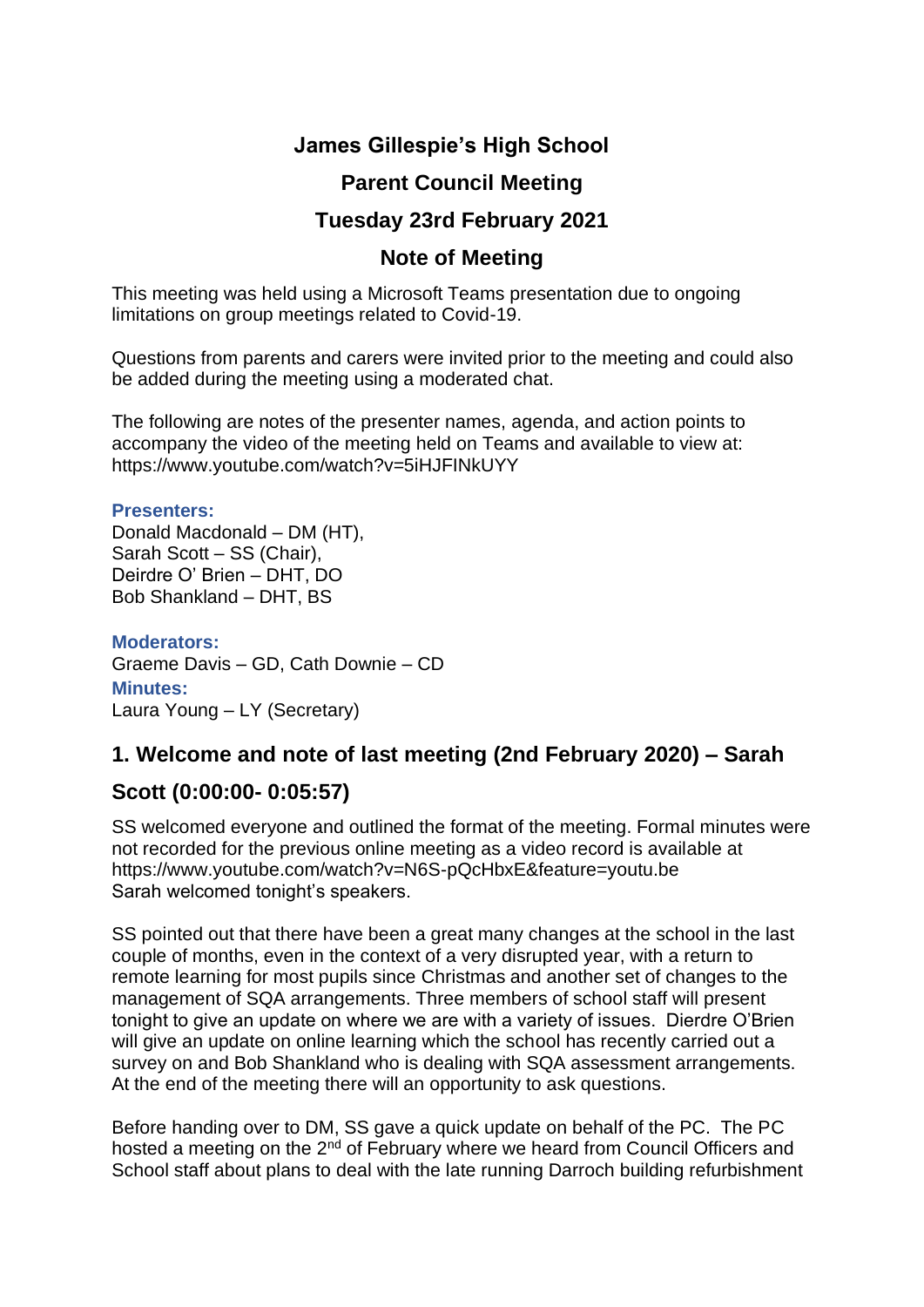by introducing a system of teaching Advanced Highers through three periods in classroom and two periods through other means, including distance learning in the 2020/21 school session. The PC's letter to the school following that meeting is on our website, together with papers produced by the school on the plans and the link to the recording of the meeting. In particular, the PC raised the strong concerns by parents about the effects the failure to provide accommodation could have on children who have suffered a long period of disrupted schooling and now two sets of abnormal SQA assessment processes, about the lack of transparency about why accommodation is not being made available and on what steps have been taken to consider different accommodation options. The PC also emphasised the importance of mitigation, such as a digital hub, if we do end up in a position next year where additional classroom accommodation is not provided as well as our concerns at the possibility of any further slide in the timetable for the refurbishment of Darroch. Although this delay has been occasioned by Covid, the effects of it must be both managed in an appropriate way for next year and whatever happens not be seen by the Council as a precedent for anything that might happen in the future without proper consultation. We know that other individual parents and groups of parents and also pupils have raised these issues with School and Councillors. We have not received a response to our letter yet, and we understand that although the letter was addressed to the School many of the issues raised and the answers, we are looking for are not within the School's control and it will fall to the Council to address them. We have been told that a reply is being prepared at Council level. The revision of School accommodations is, of course, entirely within the control of the Council and not the School itself. Whilst awaiting that response we will keep pursuing these points with the Council and keep considering all our options. We will also continue to work with the School. We will report back to parents on the reply once we receive it and on any other significant developments. Please continue to look at our website for updates.

Finally, financial issues on behalf of Ros Ingle, our Treasurer, I can report that since the last PC meeting, we have paid the School a cheque for £2,428.86 for the Small Sums Award which we reported on in December. This includes grants to many different parts of the School and includes supports for literacy and equity. You can see the report on the different projects that were covered on our website. The balance of our current account is £1,379.07. Over Christmas and New Year, we held a fund-raising appeal for the Small Sums Award which will be made later this year and we are pleased to have raised £624. We would like to thank everyone who contributed. We really appreciate your help. Unfortunately, we are quite a long way down on our fundraising from previous years, this year and we are also affected, as everyone is, by the fact that fundraising events have now not been held for more or less a whole year. If you are able to support the School in this way then please do consider making a donation either via Parent Pay or, at no cost to yourself, by using Easy Fundraising in your online shopping and you can find further information about this on our website. SS thanked everyone for listening and introduced DM for his Head Teacher's Report.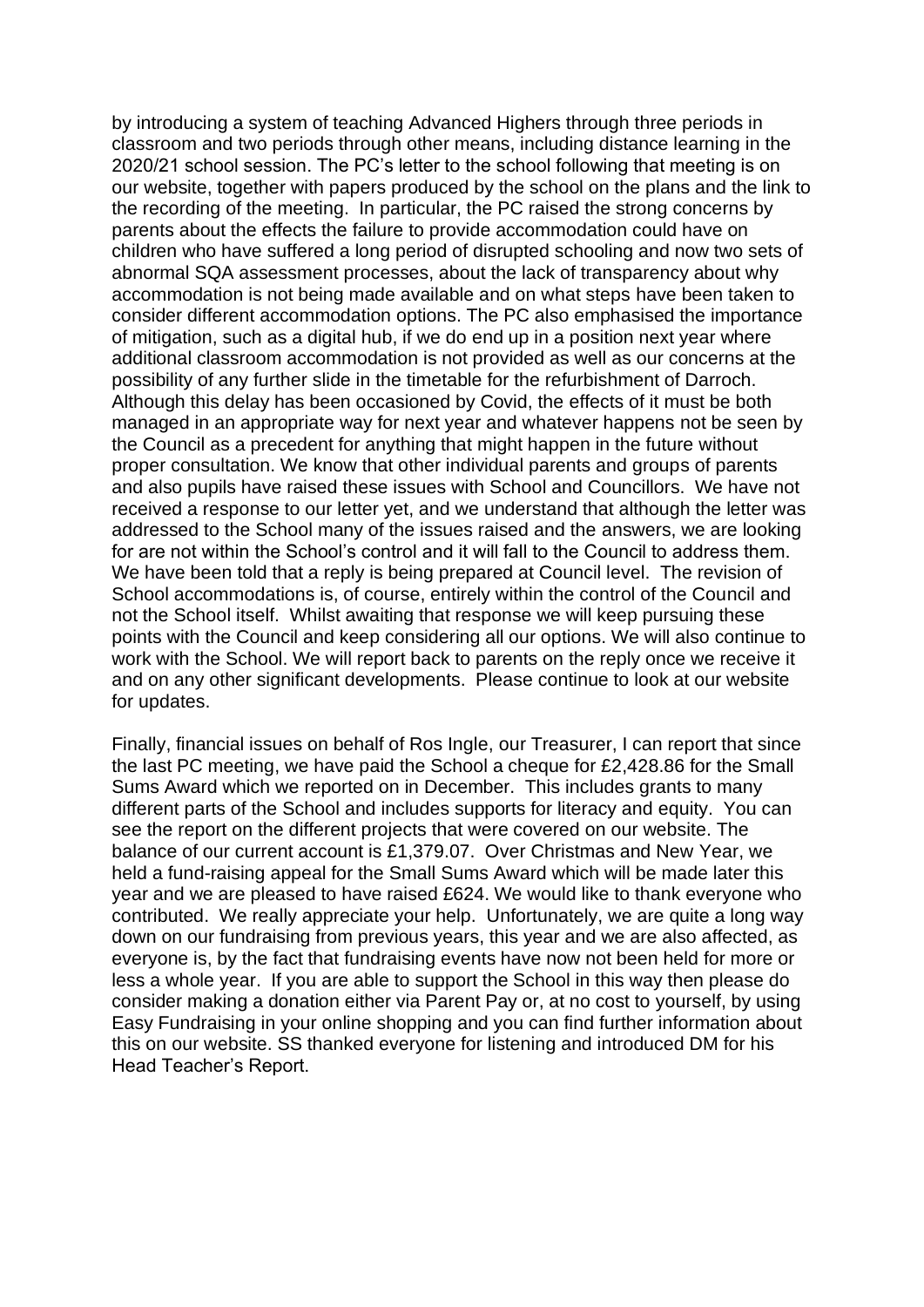## **2. Overview - Donald Macdonald (0:05:57-0:19:06)**

DM thanked SS and wished everyone a good evening. He spoke of how we are becoming accustomed to meeting online but pointed out that he does genuinely look forward to the day we can all meet face to face in the School Library. There is a place for online meetings, perhaps in case of inclement weather but it is always better to meet face to face. It was DM's turn to be SLT on duty at school this morning and he was really impressed with how calm everyone was and how much they were gaining from being with others. Everyone DM spoke with was happy to be in school and able to interact with friends and peers. DM has no doubt that everyone would agree that an education system that depends exclusively on online learning is far from the ideal. As human beings we need human interactions, and these can be many and varied. DM spoke with one member of staff who shared with him an anecdote. When the member of staff had asked a youngster what they had really missed from being face to face in school. The youngster had replied that we had missed teachers nagging at him. DM has been reflecting on that through out the day. And thinks it could mean so many things. DM realises that keeping youngsters on task for parents who are already trying to hold down jobs and deal with a myriad of things as well as not being trained teachers is hugely difficult. Youngsters have missed being in school. Teachers have. Online learning exclusively is difficult, a challenge for all of us. We have learned many things about ourselves over the past eleven months. Some of what we have learned can be used to make our lives or learning in a school context even better when some kind of normality arrives later this year. Mrs O'Brien will give a brief overview of where we are at with online learning later this evening, but the feedback would indicate that we are doing much better than during the first lock down. However, the skills and the knowledge it takes awhile to gain but we are improving, and we are open to feedback as we go on and Mrs O'Brien will say more about this later.

The First Minister's announcement earlier today served to indicate that more clarity around returning to schools will be with us next week. In many ways this illustrates a key challenge that we have all faced over the past year, that feeling of not quite knowing what is happening next week or in two weeks' time has presented all of us with quite extraordinary additional challenges. As parents, DM knows that you'll have done your best to support your children's' independence in these most extraordinary of circumstances. Many of you will have faced hardships with illness, employment of losing loved ones. DM thanked everyone for all that they have done in working with the School over the past year in particular. However tough or uncertain the road ahead is, it appears at present that continuing to work together and staying calm will help. All pupils will be feeling anxious and stressed to varying degrees. Please continue to reassure them that all will work out fine in the end. DM genuinely believes this. He hopes to present an air of calm this evening but is working tirelessly behind the scenes to address new and unfolding challenges. DM has been in teaching a long time and the challenges being presented now are new and quite different coming hard and fast at the same time. S1 may be worried that they haven't had the opportunity to develop the relevant skills to be successful in S2, which provides a gateway into study in eight National Certificates in S3 and 4. S2 may feel that they haven't developed the skills or have all the information that they need to make important course choices as they prepare for entry into S3. S3 will feel apprehensive about going into S\$, where, for example, cancellation of exams for the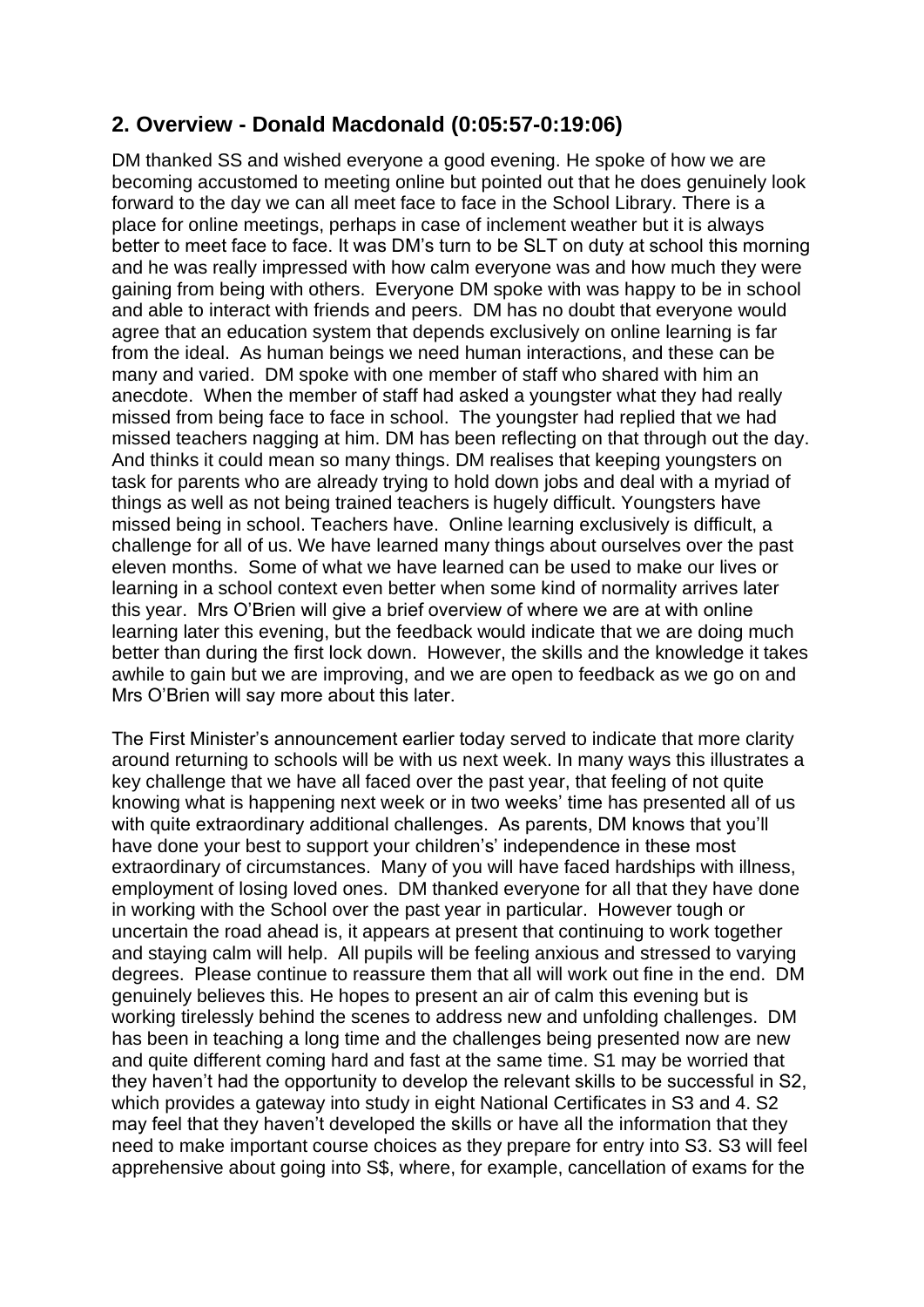last two years has lead to greater emphasis on teacher judgement and also a greater emphasis on the assessment of that we would normally carry out in school. S4 are bound to feel anxious about how the school will arrive at grades for them by the end of June. The deadline that is set by the SQA.

Mr Shankland will say a bit more about this later. S5, having not sat exams for in S4 or having exams in this year, will also feel considerable uncertainly and anxiety about what lies in store in the next few months. Those who are intending to take Advanced Highers next session have indicated to their parents that they are feeling very anxious about contingency plans for delivering Advanced Highers, in response to us having a shortfall in accommodation. This was the area of focus at the most recent PC meeting on February 2<sup>nd</sup> so DM is not proposing to go into detail about that this evening. DM thanked all parents and pupils who followed up the meeting with queries and questions. Since that meeting, DM and Mrs Stewart have had an online meeting to which all S5 pupils were invited. A working group involving S5 pupils has met at least once and a working group involving parents is pending. The matter has attracted both media and political interest. DM asked parents to bear with him while he forms a detailed response to all the correspondence received. He expects to respond to the PC correspondence on this matter later this week. DM is awaiting a few more responses from Council leaders. He apologised for taking so long but given the widespread interest he thinks it merits a detailed response. It is an ongoing situation. As it stands now the School is planning on developing their FDL. If additional accommodation is provided that would be a Council decision and maybe after political intervention, they may take a different view but as it stands at the moment, DM's role is to lead within the parameters that he has with the resources at his disposal. DM believes that FDL approach is one that will serve us best as a whole school community. DM appreciates that there is apprehension and anxiety around this, particularly given the experiences through the first lock down, the feelings of isolation and all the negative associations there has been about working in isolation. DM recognises this and wishes it were different and that we had a period of stability to look forward to but we have not and so we will do our level best to support all our youngsters.

Turning, finally, to the current S6, of the 151 UCAS applications submitted through the School, 112 applications have received at least one offer. Five students have received all their decisions and thirty has not yet heard but don't panic. Some Universities, traditionally, respond later. The vast majority of students, however are very positive and are now working hard to achieve their conditions but DM hopes that those who have received unconditional offers will want to emphasise that they should continue working because as many as half of our students change their courses at the end of the first year of University and it is their courses in S6 that give them the additional flexibility to allow them to sometimes, change direction completely or do something slightly different. The School is in the process of planning for university applications for next year and any S5 pupil who was interested in applying for Oxbridge, medicine, vet med or dentistry will email Tanya Peters and she will add them to the early applicants Teams page. This work has already started although we are not in School DM would remind and urge S5 pupils, amidst all that is happening there will be information out in preparation for next year. The School has also confirmed a date with the Cambridge Link Officer on March 23rd for an online meeting to support early applicants. All S5 pupils will be supported with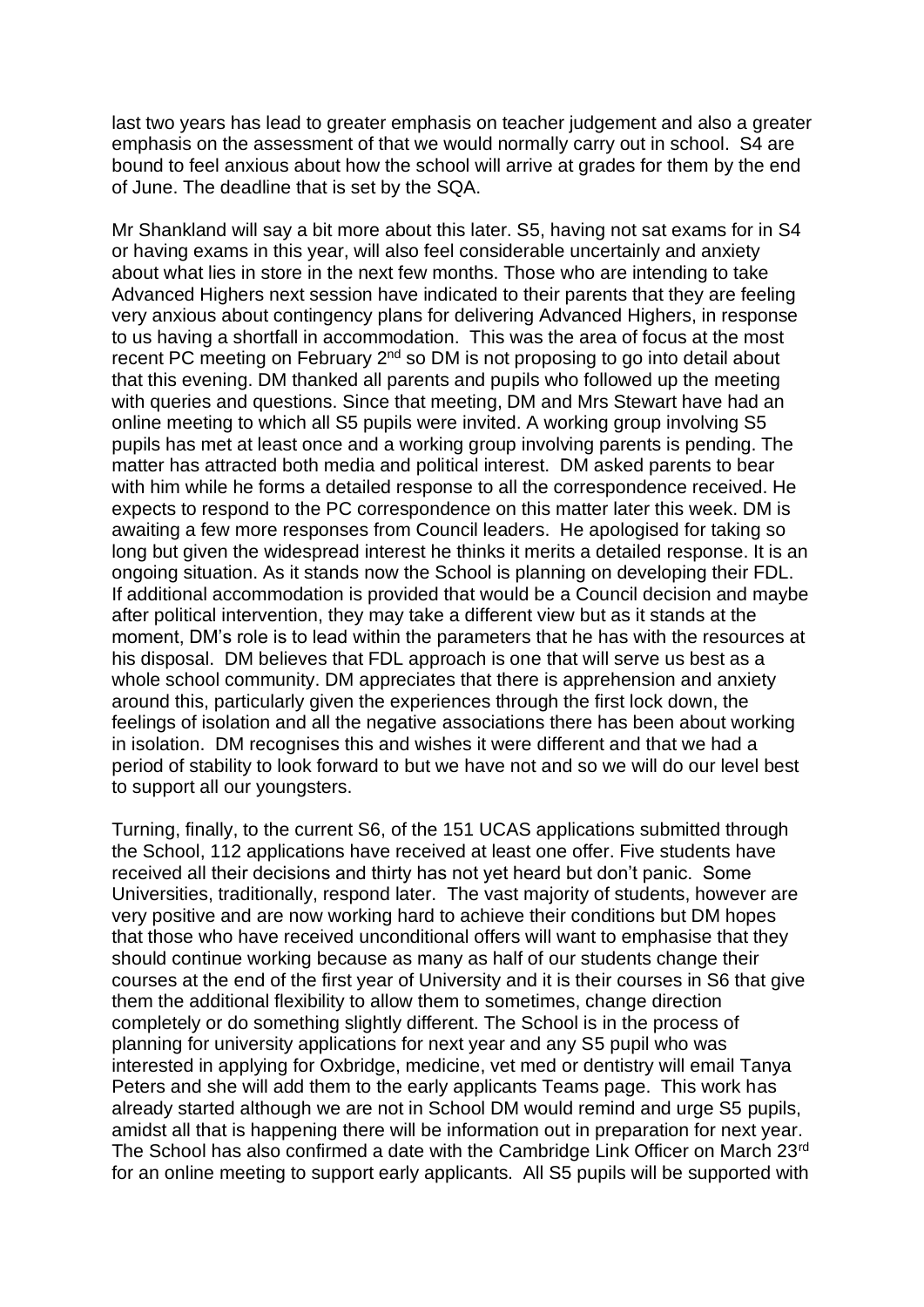their UCAS applications from early June this year and parents will be kept informed and invited to an online UCAS information session in term three.

Finally, a couple of queries that were relayed to DM via the PC. A query on vaccinations carried out by NHS Lothian but that are hosted in School. We haven't had confirmation of the next round of vaccinations that will be held in school. Resources in the NHS may well be tied up with the Covid vaccination programme but as soon as we hear more detail about vaccination the School will let parents know. If a parent has concern about the timing of a particular vaccination, for whatever reason, then the advice is to contact your medical practice and speak to the GP about that query. The School does not have access to this information, we just provide a venue for the NHS.

Secondly, there was a query in relation to rising rolls that is pertinent given our challenges around accommodation next year and in particular in relation to P7 into S1. The current P7 into S1 intake is 324. The School was originally built for an intake of 200 so for a whole variety of reasons school roll continues to rise. The levels of interest transferring from P7 into S1 continue to rise. All these children are in catchment. Specifically, in relation to catchment, six or seven years ago our P7 intake was comprised of roughly a two thirds catchment and one third non catchment. That has gradually changed until over the last three years, to the point that unless you are in catchment then you cannot attend JGHS. There are a handful of pupils who have gained entry without being in catchment, but that route is through the appeals process, which is a legal process that is taken by a panel independent to the Council. There is no certainty of gaining a place. DM has been involved in more than 200 appeals in his nine years at Gillespie's and he would say that around 10% of these applications have been successful. Very few have been successful in recent years. If you live in catchment and have applied for a P7 into S1 place by February of this year, then the council guarantees you a place at your catchment High School. Across the city there are challenges with rising rolls. DM drew his comments and observations to a close by saying the School is very busy with arrangements for next session, the roll rising above 1500, for example, necessitates a management restructuring and the community structure of the school will need to change too. There will need to be more promoted staff within the school and the work towards this has begun. There will be limited opportunity for DM to consult with parents on the naming of the School communities given everything else that is going on. We will need to move quickly on this matter so that it is settled by the beginning of June as this will be roughly the time that timetables will change. DM handed over to Dierdre O'Brien for an update on online learning.

#### **3. Deirdre O'Brien - DHT (19:06-0:32:58)**

DO thanked DM and said Good Evening to everyone. Tonight, DO will be speaking about online learning and teaching during the second lock down. DO thanked parents for all that they do to support their children while at home and recognised the challenges of this. A lot was learned from the online learning experience during the first lock down and things have come a long way since then. Although there is always still work to do. DO admitted it has been a challenging journey at times but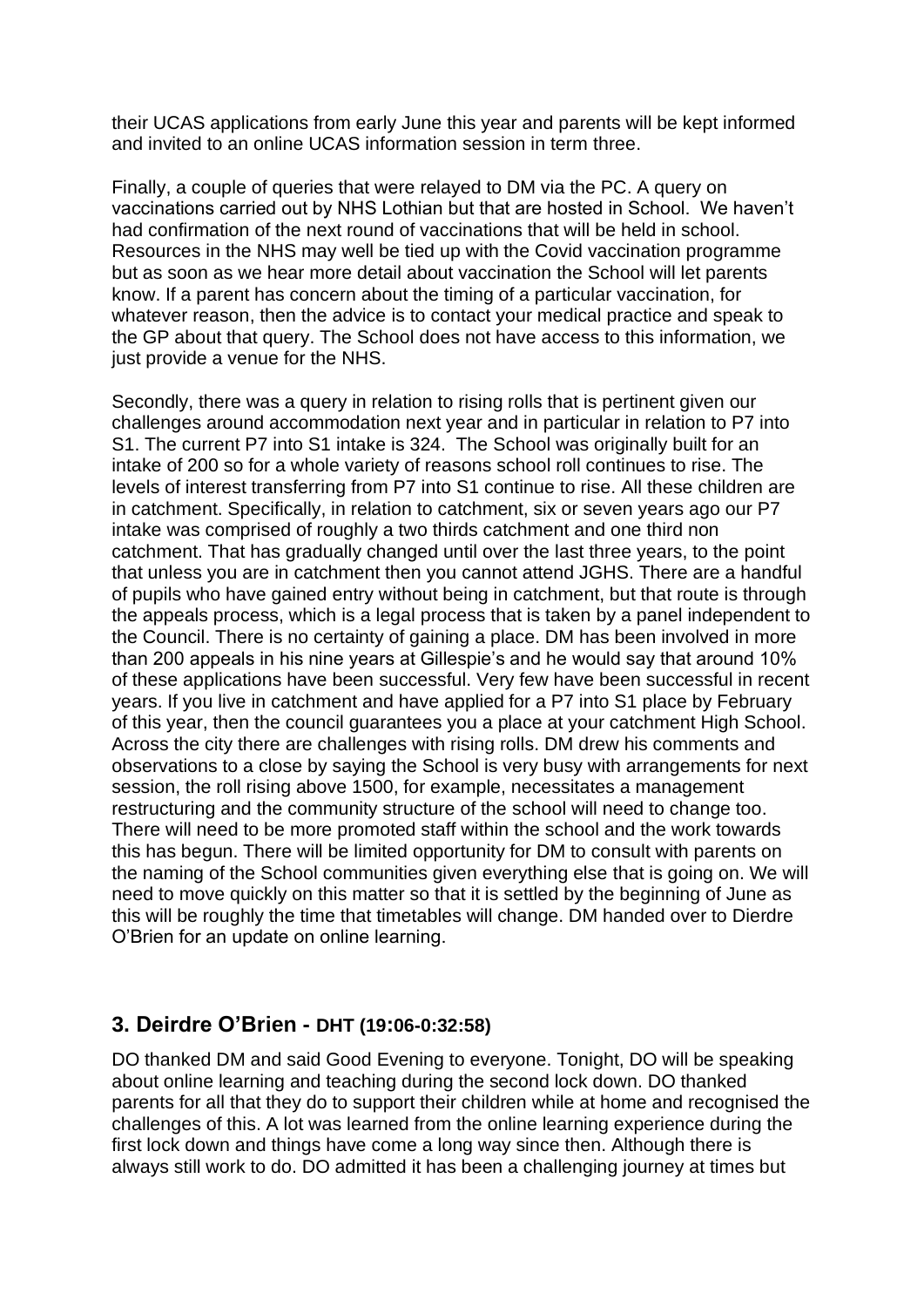immensely rewarding when we see pupil's engaging more with their learning and feeding back with positive comments. The many positive parental comments that have come in have also been much appreciated over the past few weeks. The School will continue to review and make any necessary adjustments to try and ensure the best learning experience for pupils. The biggest challenge has definitely been finding a balance between learner progression, which we know is critical, but also ensuring there is minimal impact on pupil's wellbeing, which is equally vital. The School is proud of its pupils for trying their best in these learning conditions and it is so important to acknowledge that. We can never underestimate how important it is for children to see their friends and for peer support in a classroom which is invaluable to learning as we know that many children do learn best from helping each other and discussing their work. Of course, at the moment so many children are isolated and don't have that opportunity. As a School we need to find ways around this as best we can, and this is going to be one of our focuses. We are still trying to adapt our online teaching practises and although we may not yet have the finished article, we want to reassure parents that we are constantly reviewing our practises to get it right for as many of our pupils as we can. We know that one size certainly does not fit all, and we are conscious of trying our best to meet the needs of all pupils and not just the minority. In a classroom, for example, a teacher can instantly gauge when a pupil has completed a piece of work and give them extension work or when a pupil needs a different explanation to understand a task or needs additional help. We are continuing to improve our practise to ensure that pupils are given enough work and are challenged but also to support pupils who find completing work at home difficult and feel overwhelmed, of which we know there are many. The School is still learning and adapting to ensure that pupils receive meaningful experiences and feel supported in their work but are also protecting their wellbeing. Our pupil voice is a powerful tool to tell us how we do and we learned a great deal from extensive pupil feedback in a survey DO conducted upon the schools return and this rich data has underpinned our current online learning guidance along with the parent carer and staff feedback as well as our National and Local Authority guidelines.

DO shared her screen to give a brief overview of where we are with online learning, what has been happening, what we are currently doing just now and what we are going to do next.

**Overview** 

- Ongoing primary focus on pupil wellbeing and health of school community
- Flexibility and understanding of varying home circumstances continues to be key to supporting effective learning at home.
- Blended learning whole school policy in place with faculty plans for blended learning measures.
- Updated online learning procedure underpinned by robust evidence and data from pupil, parent/carer and staff feedback.
- Continued staff training on the use of Teams.
- Active school Digital Strategy Team to support staff.
- Home Learning Guidance updated and issued to families to support with learning at home.
- Regular guidance shared with pupils to support them in managing their online learning.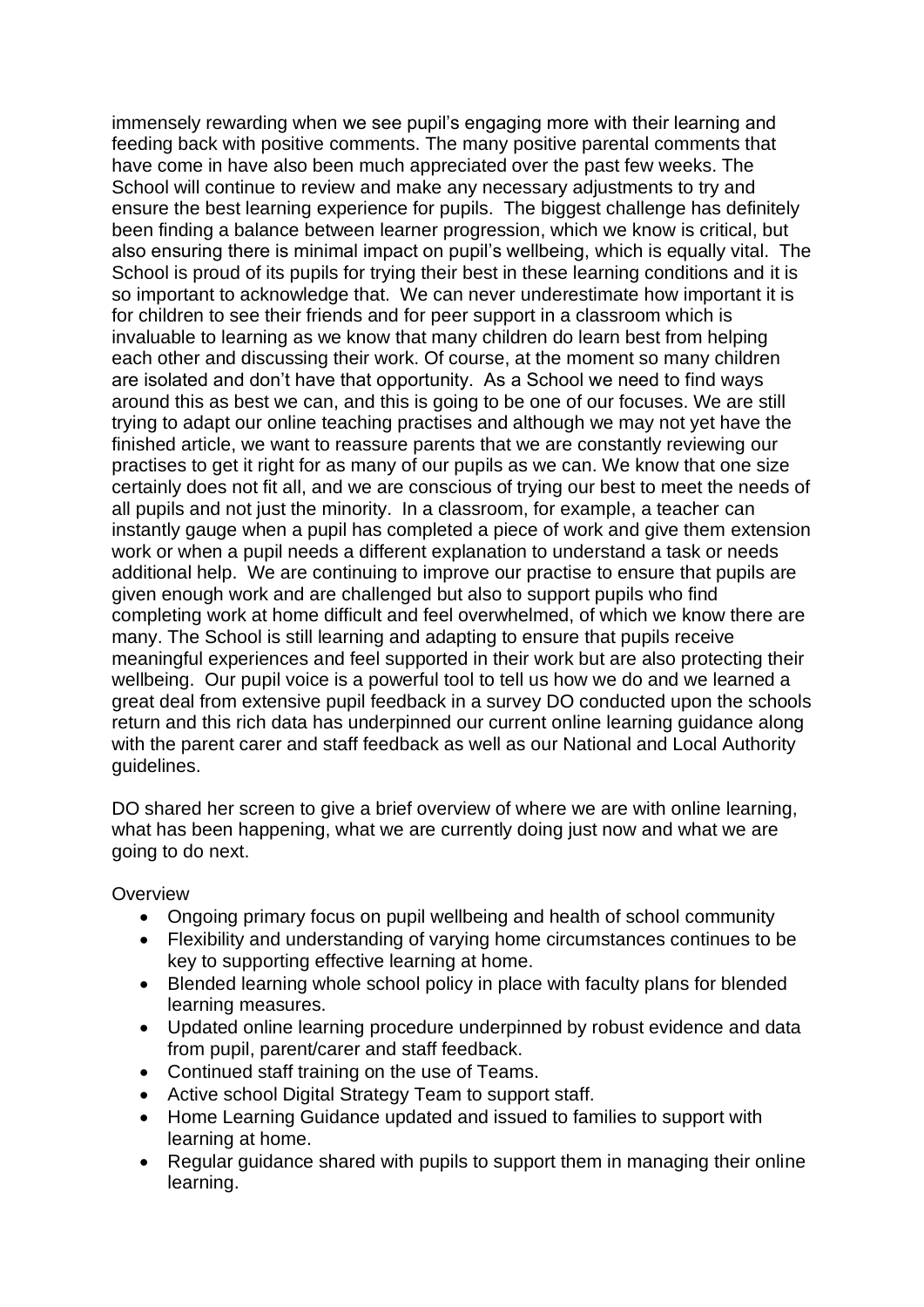What are we doing now?

- Current online procedure updated to ensure that pupils follow their timetable and are given "live" lessons each week for each subject.
- Current procedure based on local authority guidance:
- S1 to S3: 15-20 hours per week
- S4 to S6: 20-25 hours per week

What are we doing next?

- To implement a timetable for some senior pupils to undertake practical work safely in the home.
- To continue to share good pactice with staff in the use of Teams through staff survey feedback and faculty reps.
- Develop staff skills and focus more on pupil interaction in lessons and opportunities for group work.
- Review current online learning procedures by analysing data from surveys and making any necessary adjustments.
- To meet with a focus group of pupils to further explore views on online learning from survey results.
- Review the current engagement procedure and make any necessary adiustments.
- Create an additional resources Team for S1 and S2 pupils.

DO ended by saying there is lots more to come and asking parents to watch out for the focus group of parents as well as the key messages and next steps from the survey results. DO thanked everyone for their time and handed over to Bob Shankland.

## **4. Bob Shankland - DHT (32:58-0:42:43)**

BS thanked DO as well as SS and the PC for inviting him to give a brie update on SQA matters. BS shared his screen.

Latest update from SQA – 16 February

- Revised date for provisional course work awards 25 June 2021
- Continued focus on "demonstrated learner evidence" as the medium by which to determine course awards.
- The importance of robust quality assurance processes.
- The inclusion of an appeals process (details to follow after SQA consultataion)

Essential Practical Activities

- Timetable of activities to begin next week.
- Communication regarding the details to be shared with parents/students before the end of the week.

Assessment Planning

- Planning continues as to how assessments will be managed on our return to school.
- The initial focus when senior students return will be to consolidate learning.